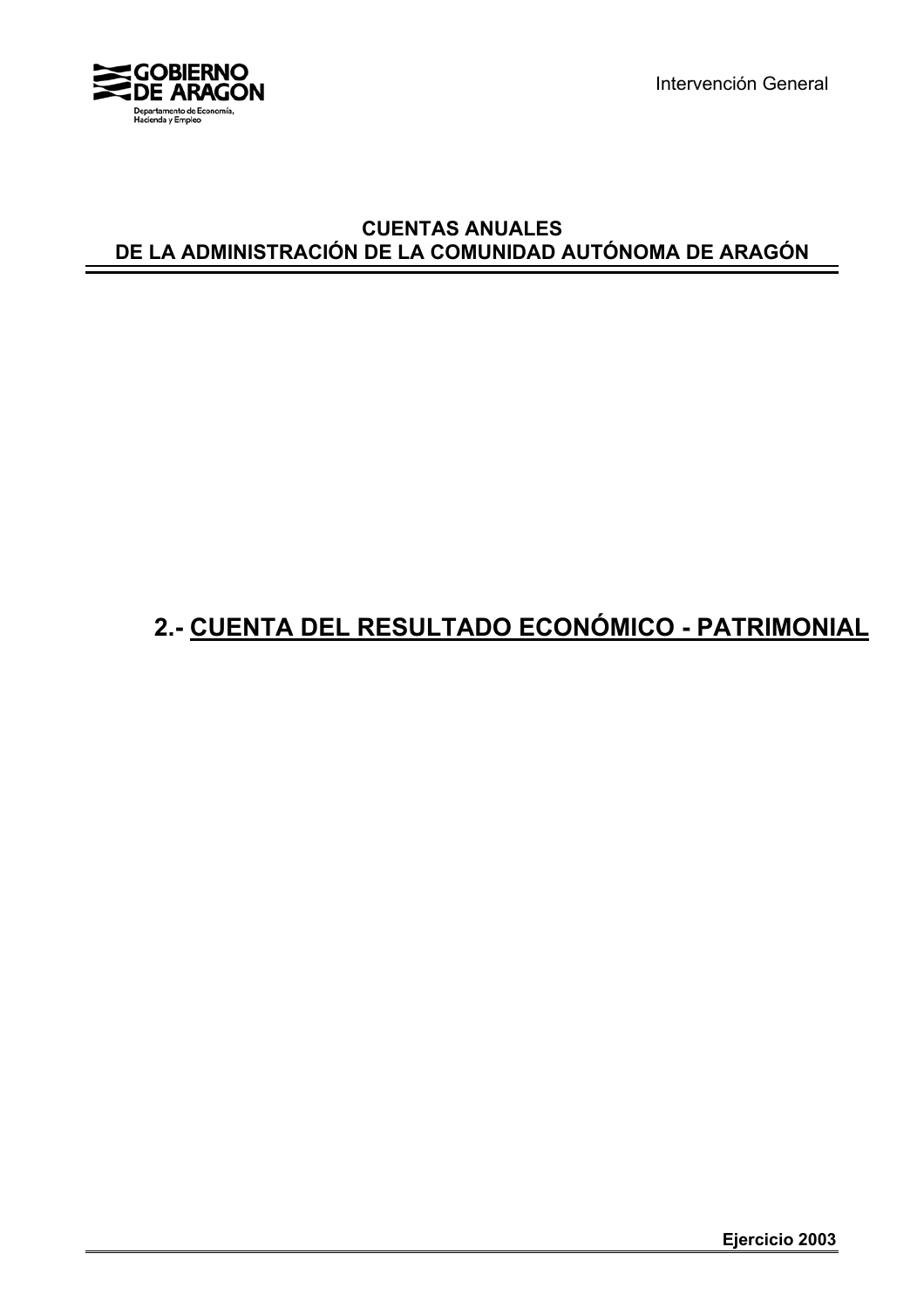------- CUENTA DEL RESULTADO ECONOMICO-PATRIMONIAL EJERCICIO 2003-------

| N° CUENTAS | DEBE      | IMPORTE |
|------------|-----------|---------|
|            | A) GASTOS |         |

|                     | 1. GASTOS DE FUNCIONAMIENTO DE LOS SERVICIOS Y PRESTACIONES SOCIALES                          |                 |
|---------------------|-----------------------------------------------------------------------------------------------|-----------------|
|                     | A) GASTOS DE PERSONAL                                                                         |                 |
| 640,641             | A.1) SUELDOS, SALARIOS Y AS IMILADOS                                                          | 519.291.721,15  |
| 642,644             | A.2) CARGAS SOCIALES                                                                          | 67.792.224,53   |
| 645                 | B) PRESTACIONES SOCIALES                                                                      | 0,00            |
| 68                  | C) DOTACIONES PARA AMORTIZAC IONES DE INMOVILIZADO                                            | 0,00            |
|                     | D) VARIACION DE PROVISIONES DE TRAFICO                                                        |                 |
| 675,694,(794)       | D.1) VARIACION DE PROVISIO NES Y PERDIDAS DE CREDITOS INCOBRABLES                             | 2.880,12        |
|                     | E) OTROS GASTOS DE GESTION                                                                    |                 |
| 62                  | E.1) SERVICIOS EXTERIORES                                                                     | 122.894.285,35  |
| 63                  | E.2)TRIBUTOS                                                                                  | 768.067.18      |
| 676                 | E.3) OTROS GASTOS DE GEST ION CORRIENTE                                                       | 0,00            |
|                     | F) GASTOS FINANCIEROS Y ASIM ILABLES                                                          |                 |
| 661,662,663,665,669 | F.1) POR DEUDAS                                                                               | 47.401.723,16   |
| 666,667             | F.2) PERDIDAS DE INVERSION ES FINANCIERAS                                                     | 0,00            |
|                     | 696,698,699,(796),(798),(799)     G)VARIACION DE LAS PROVISI  ONES DE INVERSIONES FINANCIERAS | 0,00            |
| 668                 | H) DIFERENCIAS NEGATIVAS DE CAMBIO                                                            | 0,00            |
|                     | 2. TRANSFERENCIAS Y SUBVENCI ONES                                                             |                 |
| 650                 | A) TRANSFERENCIAS CORRIENTES                                                                  | 1319.143.891,87 |
| 651                 | B) SUBVENCIONES CORRIENTES                                                                    | 697.720.848,91  |
| 655                 | C) TRANSFERENCIAS DE CAPITAL                                                                  | 76.355.385,87   |
| 656                 | D) SUBVENCIONES DE CAPITAL                                                                    | 330.643.917.58  |
|                     | 3. PERDIDAS Y GASTOS EXTRAOR DINARIOS                                                         |                 |
| 670,671             | A) PERDIDAS PROCEDENTES<br>DE INMOVILIZADO                                                    | 0,00            |
| 674                 | B) PERDIDAS POR OPERACIONES DE ENDEUDAMIENTO                                                  | 0,00            |
| 675                 | C) GASTOS EXTRAORDINARIOS                                                                     | 0,00            |
| 679                 | D) GASTOS Y PERDIDAS DE OTRO S EJERCICIOS                                                     | 4.524.200.44    |

AHORRO 164.943.372,19